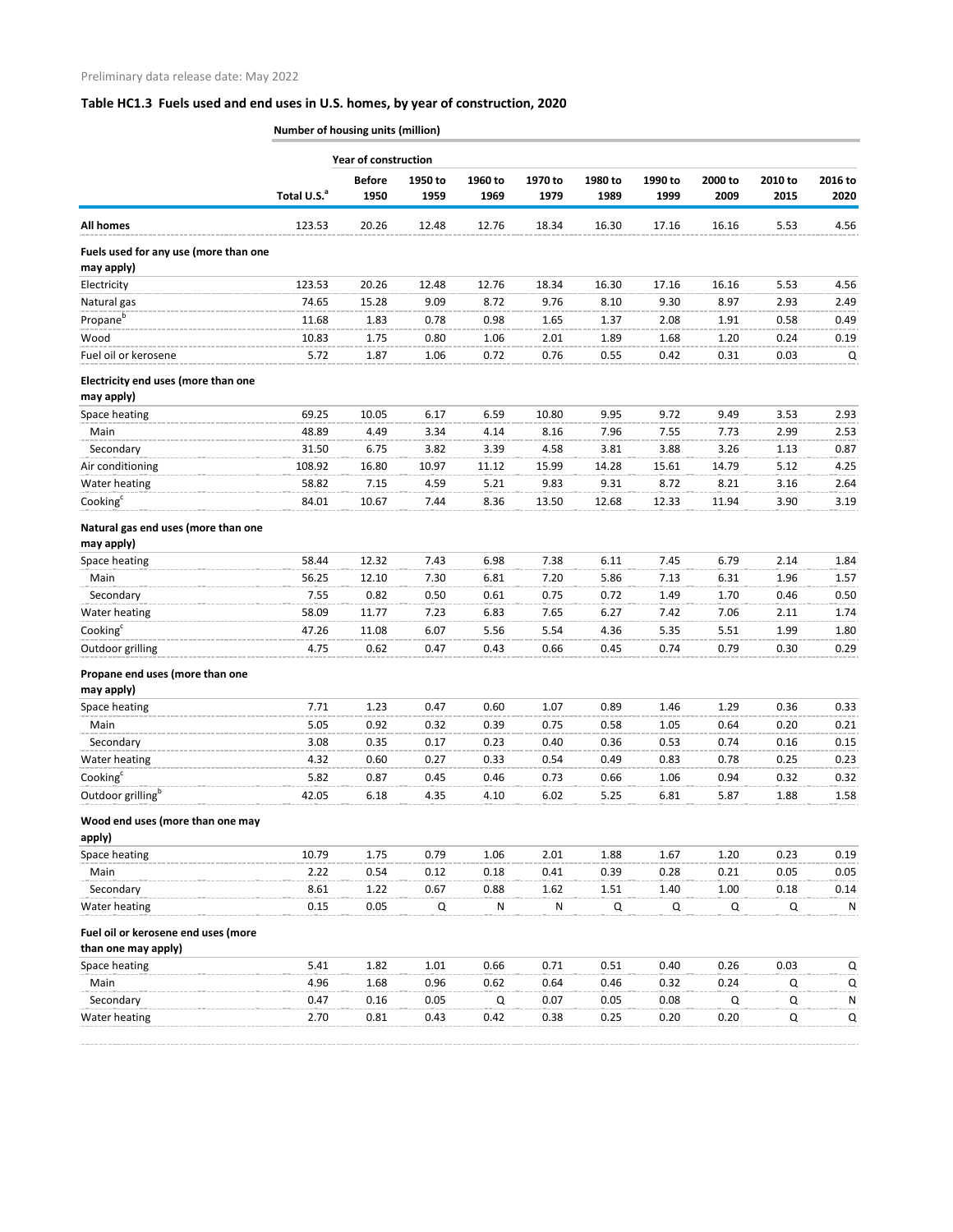## **Table HC1.3 Fuels used and end uses in U.S. homes, by year of construction, 2020**

|                  |                         | <b>Number of housing units (million)</b> |                 |                 |                 |                 |                 |                 |                 |                 |  |
|------------------|-------------------------|------------------------------------------|-----------------|-----------------|-----------------|-----------------|-----------------|-----------------|-----------------|-----------------|--|
|                  |                         | Year of construction                     |                 |                 |                 |                 |                 |                 |                 |                 |  |
|                  | Total U.S. <sup>a</sup> | <b>Before</b><br>1950                    | 1950 to<br>1959 | 1960 to<br>1969 | 1970 to<br>1979 | 1980 to<br>1989 | 1990 to<br>1999 | 2000 to<br>2009 | 2010 to<br>2015 | 2016 to<br>2020 |  |
| <b>All homes</b> | 123.53                  | 20.26                                    | 12.48           | 12.76           | 18.34           | 16.30           | 17.16           | 16.16           | 5.53            | 4.56            |  |

Source: U.S. Energy Information Administration, Office of Energy Demand and Integrated Statistics, Form EIA-457A of the *2020 Residential Energy Consumption Survey* Notes: Because of rounding, data may not sum to totals. See RECS Terminology for the definitions of terms used in these tables.

<sup>a</sup> Total U.S. includes all primary occupied housing units in the 50 states and the District of Columbia. Vacant housing units, seasonal units, second homes, military houses, and group quarters are excluded.

<sup>b</sup> Households that use propane only for outdoor grilling are excluded from the RECS estimate of households using propane.

<sup>c</sup> Cooking includes fuels used by major cooking equipment (ovens, cooktops, and ranges).

Q = Data withheld because either the relative standard error (RSE) was greater than 50% or fewer than 10 households were in the reporting sample.

N = No households in reporting sample.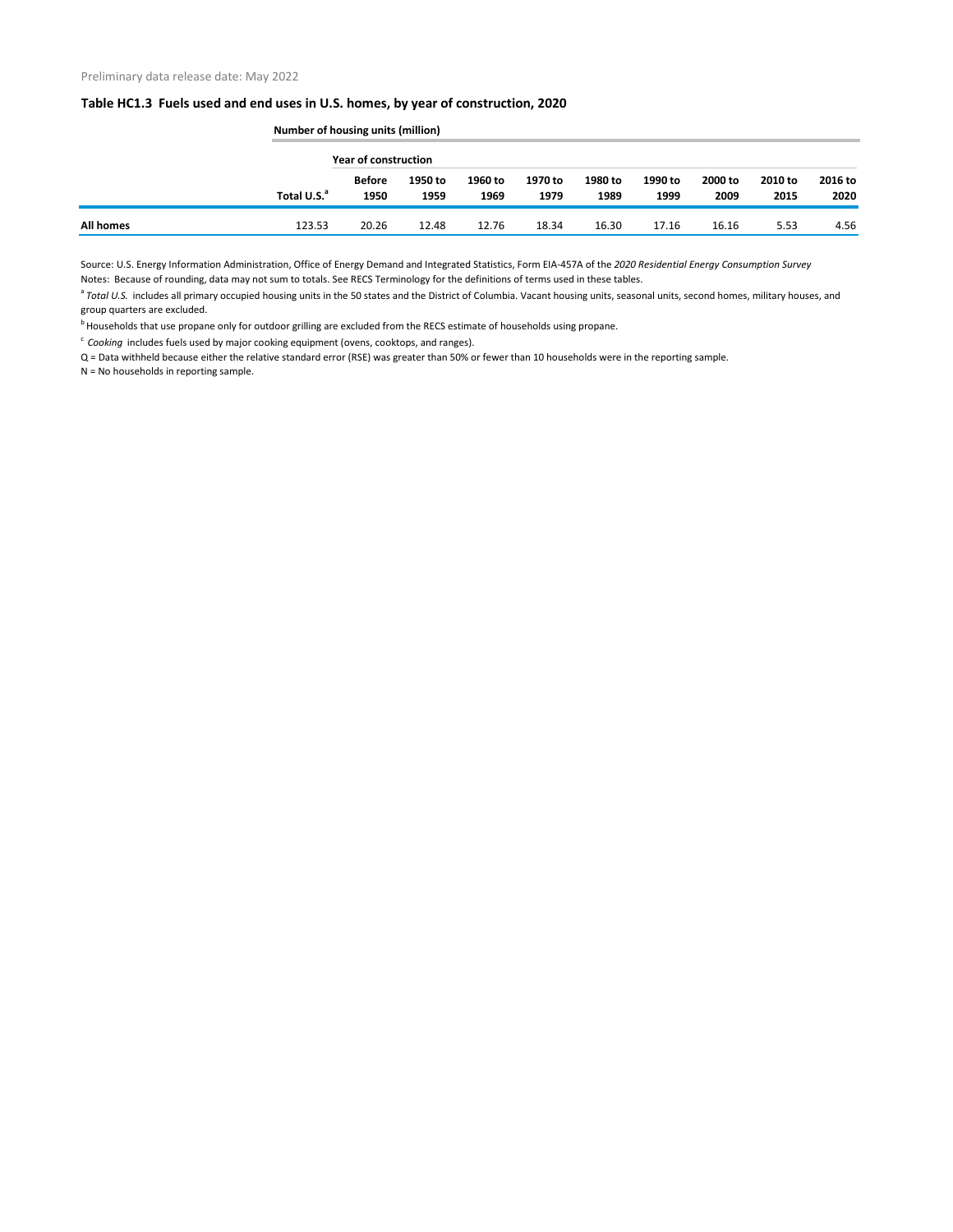## **Relative standard errors (RSEs) for Table HC1.3 Fuels used and end uses in U.S. homes, by year of construction, 2020**

|                                                            |                         | <b>Year of construction</b> |                 |                 |                 |                 |                 |                 |                 |                 |
|------------------------------------------------------------|-------------------------|-----------------------------|-----------------|-----------------|-----------------|-----------------|-----------------|-----------------|-----------------|-----------------|
|                                                            | Total U.S. <sup>a</sup> | <b>Before</b><br>1950       | 1950 to<br>1959 | 1960 to<br>1969 | 1970 to<br>1979 | 1980 to<br>1989 | 1990 to<br>1999 | 2000 to<br>2009 | 2010 to<br>2015 | 2016 to<br>2020 |
| <b>All homes</b>                                           | 0.00                    | 0.00                        | 0.00            | 0.00            | 0.00            | 0.00            | 0.00            | 0.00            | 2.84            | 3.44            |
| Fuels used for any use (more than one                      |                         |                             |                 |                 |                 |                 |                 |                 |                 |                 |
| may apply)                                                 |                         |                             |                 |                 |                 |                 |                 |                 |                 |                 |
| Electricity                                                | 0.00                    | 0.00                        | 0.00            | 0.00            | 0.00            | 0.00            | 0.00            | 0.00            | 2.84            | 3.44            |
| Natural gas                                                | 0.59                    | 1.19                        | 1.74            | 1.55            | 1.76            | 2.07            | 2.31            | 1.60            | 4.41            | 4.81            |
| Propane <sup>b</sup>                                       | 2.44                    | 6.87                        | 9.84            | 11.19           | 5.19            | 6.83            | 6.12            | 5.33            | 9.93            | 12.65           |
| Wood                                                       | 2.30                    | 7.10                        | 8.76            | 8.32            | 4.53            | 6.08            | 6.77            | 7.81            | 15.25           | 17.96           |
| Fuel oil or kerosene                                       | 3.06                    | 6.00                        | 8.33            | 10.33           | 8.26            | 10.72           | 10.40           | 10.74           | 42.76           | 62.20           |
| Electricity end uses (more than one<br>may apply)          |                         |                             |                 |                 |                 |                 |                 |                 |                 |                 |
| Space heating                                              | 0.77                    | 2.01                        | 2.80            | 2.53            | 1.76            | 1.73            | 1.85            | 1.59            | 3.13            | 4.28            |
| Main                                                       | 0.95                    | 3.22                        | 4.94            | 3.61            | 2.45            | 2.17            | 2.24            | 2.35            | 3.90            | 4.58            |
| Secondary                                                  | 1.35                    | 2.73                        | 4.33            | 5.15            | 3.68            | 3.85            | 4.75            | 4.19            | 6.73            | 8.32            |
| Air conditioning                                           | 0.36                    | 0.99                        | 0.99            | 1.08            | 0.79            | 0.96            | 0.79            | 0.63            | 3.10            | 3.82            |
| Water heating                                              | 0.84                    | 2.96                        | 3.65            | 2.97            | 1.86            | 1.88            | 2.17            | 1.94            | 4.51            | 4.68            |
| Cooking <sup>c</sup>                                       | 0.50                    | 1.84                        | 2.17            | 1.70            | 1.31            | 1.35            | 1.46            | 1.27            | 3.66            | 4.10            |
| Natural gas end uses (more than one<br>may apply)          |                         |                             |                 |                 |                 |                 |                 |                 |                 |                 |
| Space heating                                              | 0.90                    | 1.74                        | 2.47            | 2.42            | 2.73            | 2.51            | 2.58            | 2.36            | 5.61            | 6.71            |
| Main                                                       | 0.97                    | 1.73                        | 2.51            | 2.52            | 2.75            | 2.73            | 2.49            | 2.57            | 5.56            | 7.05            |
| Secondary                                                  | 2.92                    | 10.40                       | 13.99           | 9.96            | 9.72            | 9.34            | 7.90            | 5.75            | 11.19           | 10.38           |
| Water heating                                              | 0.84                    | 1.96                        | 2.49            | 2.41            | 2.13            | 2.81            | 2.83            | 2.08            | 5.41            | 6.39            |
| Cooking <sup>c</sup>                                       | 0.92                    | 1.83                        | 2.58            | 2.85            | 2.89            | 3.64            | 3.55            | 2.74            | 5.71            | 5.16            |
| Outdoor grilling                                           | 3.72                    | 12.05                       | 13.27           | 13.89           | 10.34           | 12.68           | 10.31           | 9.39            | 13.21           | 16.40           |
| Propane end uses (more than one                            |                         |                             |                 |                 |                 |                 |                 |                 |                 |                 |
| may apply)                                                 |                         |                             |                 |                 |                 |                 |                 |                 |                 |                 |
| Space heating                                              | 3.15                    | 8.78                        | 13.44           | 13.81           | 7.43            | 8.74            | 7.03            | 6.50            | 11.19           | 16.62           |
| Main                                                       | 4.01                    | 10.43                       | 15.06           | 17.65           | 9.52            | 9.42            | 8.26            | 9.76            | 15.53           | 20.85           |
| Secondary                                                  | 5.30                    | 14.87                       | 25.04           | 16.33           | 13.02           | 14.58           | 11.60           | 9.39            | 16.66           | 19.84           |
| Water heating                                              | 4.47                    | 11.74                       | 14.65           | 16.92           | 11.73           | 11.98           | 8.67            | 10.16           | 15.73           | 17.20           |
| $\textsf{Cooking}^\textsf{c}$                              | 3.40                    | 9.34                        | 11.65           | 15.98           | 8.41            | 10.02           | 8.43            | 7.74            | 13.78           | 16.12           |
| Outdoor grilling <sup>b</sup>                              | 1.09                    | 2.79                        | 3.77            | 4.18            | 3.04            | 2.97            | 2.78            | 2.93            | 5.40            | 6.34            |
| Wood end uses (more than one may<br>apply)                 |                         |                             |                 |                 |                 |                 |                 |                 |                 |                 |
| Space heating                                              | 2.31                    | 7.05                        | 8.73            | 8.32            | 4.53            | 6.08            | 6.80            | 7.81            | 15.07           | 17.96           |
| Main                                                       | 5.19                    | 11.97                       | 21.18           | 23.95           | 13.61           | 11.89           | 16.63           | 17.08           | 29.13           | 31.62           |
| Secondary                                                  | 2.73                    | 8.23                        | 10.95           | 8.36            | 5.05            | 6.65            | 7.32            | 8.66            | 18.05           | 19.97           |
| Water heating                                              | 21.41                   | 40.39                       | 81.97           | 0.00            | 0.00            | 60.18           | 43.97           | 42.28           | 71.85           | 0.00            |
| Fuel oil or kerosene end uses (more<br>than one may apply) |                         |                             |                 |                 |                 |                 |                 |                 |                 |                 |
| Space heating                                              | 3.18                    | 5.98                        | 8.51            | 10.13           | 8.32            | 10.77           | 10.72           | 11.07           | 45.03           | 62.20           |
| Main                                                       | 3.36                    | 6.39                        | 8.69            | 10.40           | 9.14            | 11.59           | 10.06           | 11.80           | 46.43           | 62.20           |
| Secondary                                                  | 13.66                   | 22.81                       | 35.29           | 39.74           | 31.74           | 34.97           | 30.97           | 52.03           | 100.92          | 0.00            |
| Water heating                                              | 5.22                    | 10.00                       | 14.04           | 11.89           | 12.54           | 12.91           | 13.28           | 13.90           | 71.25           | 100.85          |